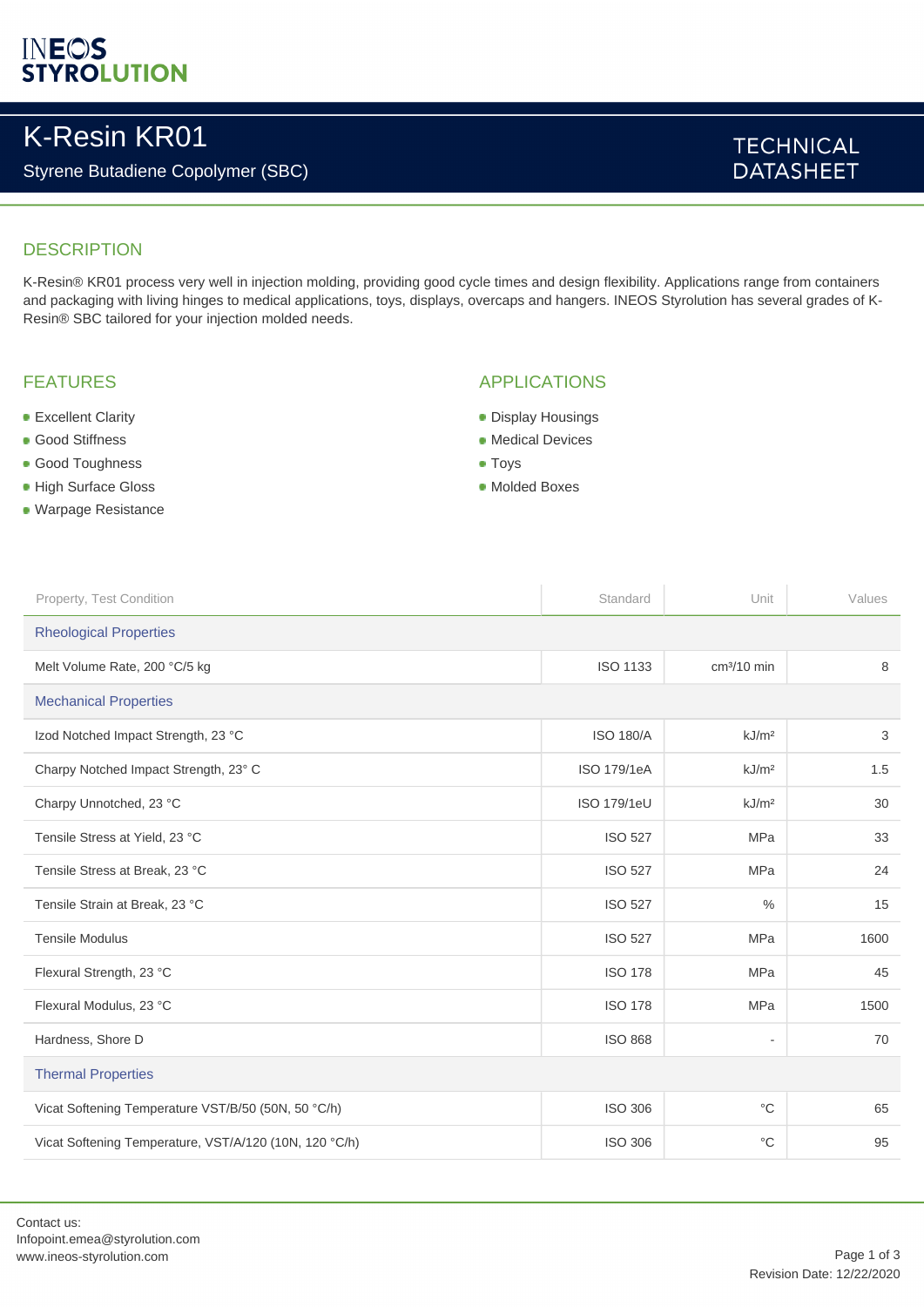# **YROLUTION**

## K-Resin KR01

## Styrene Butadiene Copolymer (SBC)

## **TECHNICAL DATASHEET**

| Property, Test Condition                              | Standard           | Unit              | Values      |
|-------------------------------------------------------|--------------------|-------------------|-------------|
| Heat Deflection Temperature A; (unannealed; 1.8 MPa)  | <b>ISO 75</b>      | $^{\circ}C$       | 65          |
| Heat Deflection Temperature B; (unannealed; 0.45 MPa) | <b>ISO 75</b>      | $^{\circ}C$       | 78          |
| <b>Optical Properties</b>                             |                    |                   |             |
| Light Transmission at 550 nm                          | <b>ASTM D 1003</b> | $\frac{0}{0}$     | 92          |
| Haze                                                  | <b>ASTM D 1003</b> | $\frac{0}{0}$     | < 1         |
| <b>Other Properties</b>                               |                    |                   |             |
| Density                                               | <b>ISO 1183</b>    | kg/m <sup>3</sup> | 1010        |
| Moisture Absorption, Equilibrium 23 °C/50% RH         | ISO 62             | $\frac{0}{0}$     | 0.07        |
| Processing                                            |                    |                   |             |
| Linear Mold Shrinkage                                 | ISO 294-4          | $\frac{0}{0}$     | $0.3 - 1$   |
| Melt Temperature Range                                | <b>ISO 294</b>     | $^{\circ}C$       | $180 - 240$ |
| Mold Temperature Range                                | <b>ISO 294</b>     | $^{\circ}C$       | $30 - 50$   |

The nominal properties herein are typical of the product but do not reflect normal testing variance and therefore should not be used for specification purposes. Values are rounded.

[Tensile Yield Strength/Tensile Elongation @ Break] = Type 1 @ 2 in/min (50 mm/min)

[Flexural Modulus/Flexural Yield Strength] = 0.125 in (3.2 mm) specimen @ 0.5 in/sec (1.27 cm/min)

[Instrumented Impact Total Energy] = 0.125 in (3.2 mm) specimen @ 150 in/sec (381 cm/sec) impact rate

### SUPPLY FORM

K-Resin® is supplied in pellet form and should be kept in its original containers in cool, dry place. Avoid direct exposure to sunlight. K-Resin® can be stored in silos at temperatures well below 45 °C.

## PRODUCT SAFETY

During processing of K-Resin® small quantities of styrene monomer may be released into the atmosphere. At styrene vapor concentrations below 20 ppm no negative effects on health are expected. In our experience, the concentration of styrene does not exceed 1 ppm in well ventilated workplaces - that is where five to eight air changes per hour are made. For safety information please refer to our Material Safety Data Sheet for this product.

### **DISCLAIMER**

The above mentioned data are accurate to the best of our knowledge. They are based upon reputable labs and industry standard testing methods. These are only typical values and actual product specification may deviate at industrial range. Therefore, no data in this technical data sheet shall constitute a warranty or representation regarding product features, fitness of the product for a specific purpose or application